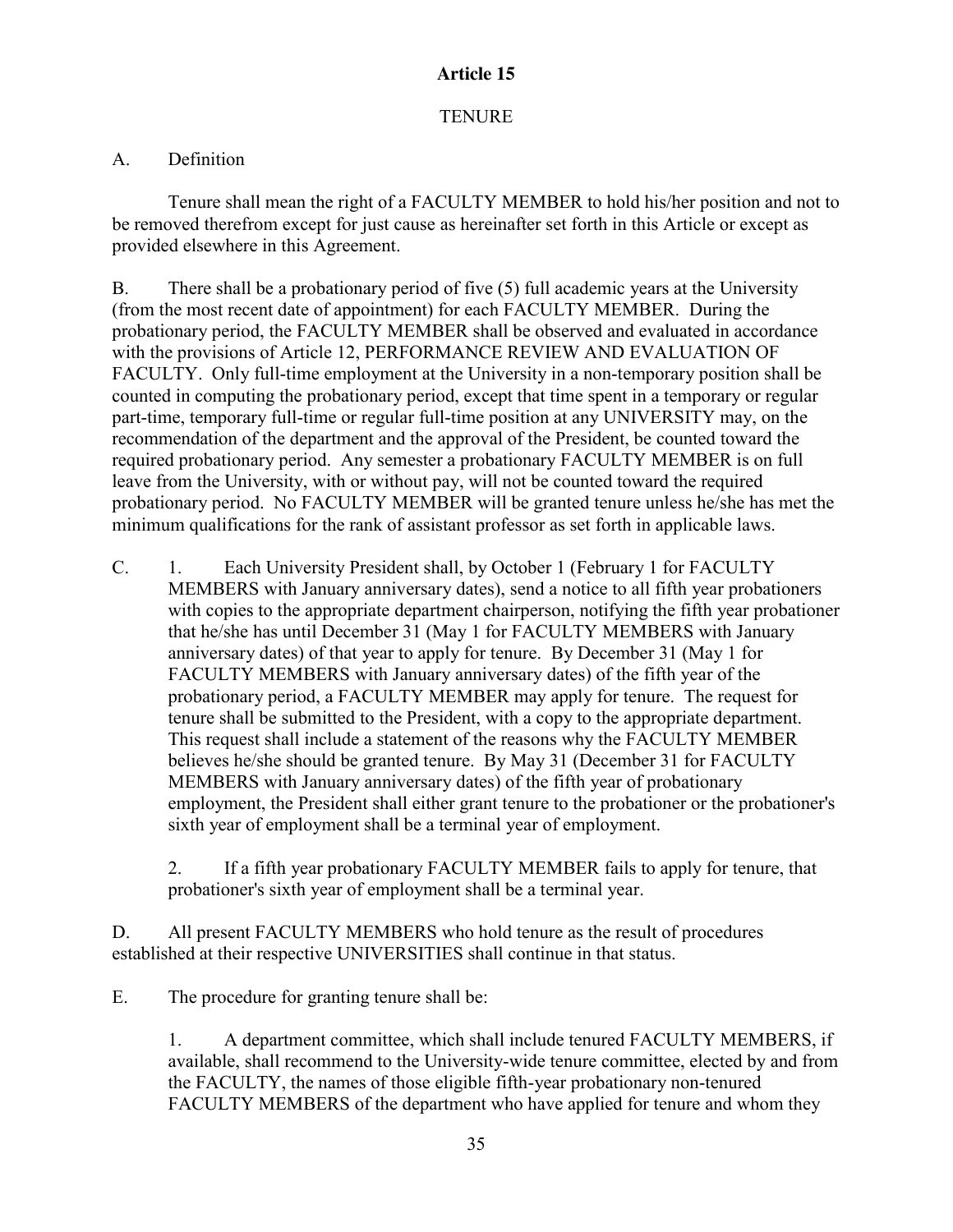consider to be qualified for tenure; provided, however, that the department chairperson shall make an independent recommendation to the University-wide tenure committee regarding those other than himself/herself who have applied for tenure. No FACULTY MEMBER shall serve on a departmental or University-wide tenure committee when he/she, or a member of his/her immediate family, or a person residing in his/her household is an applicant for tenure. No department chairperson shall make a recommendation regarding tenure for himself/herself, or a member of his/her immediate family, or a person residing in his/her household. Immediate family shall be defined as spouse, child, step-child, parent, step-parent, parent-in-law, brother, sister, brother-inlaw, or sister-in-law. A department chairperson shall not be permitted to participate in the review of any applicants, if he/she is an applicant, or if any applicant is a member of his/her immediate family or a person residing in his/her household. The department shall select another FACULTY MEMBER in the department acceptable to the department and management to substitute for the department chairperson.

2*.* The recommendation of the department committee and of the department chairperson shall be completed no later than February 15 (October 1 for FACULTY MEMBERS with January anniversary dates), and by that date, the department chairperson shall submit the full list provided by the department committee together with his/her recommendation, in writing, with respect to each applicant, to the University-wide tenure committee, and a copy of the full list shall be forwarded to the President. If the department committee or department chairperson fails to submit a recommendation to the University-wide tenure committee by the appropriate date, the applicant may submit the application and the supporting material directly to the University-wide tenure committee.

3. The University-wide tenure committee, which shall consist of tenured FACULTY MEMBERS*,* shall review all tenure applications and recommendations received pursuant to this Article and shall, by April 1 (November 1 for FACULTY MEMBERS with January anniversary dates), submit its recommendations (positive and negative), together with the data upon which those recommendations are based, to the President or his/her designee. Each applicant for tenure shall have the right to request and make an appearance before the University-wide tenure committee to speak on his/her own behalf, before the committee submits its recommendations to the President or his/her designee.

4. The President shall grant tenure effective as of the beginning of the next academic term to those FACULTY MEMBERS whom he/she approves and such decisions shall not be subject to the provisions of Article 5, GRIEVANCE PROCEDURE AND ARBITRATION. However, if at least two (2) of the three (3) recommendations (department committee, University-wide committee, department chairperson) are positive with respect to the granting of tenure and the President denies tenure, the FACULTY MEMBER shall have the right to grieve the denial of tenure in accordance with the terms of Article 5, GRIEVANCE PROCEDURE AND ARBITRATION.

5. The President shall notify in writing each eligible FACULTY MEMBER, who applied for tenure in accordance with the above, of either the positive or the negative decision made with respect to the granting of tenure. The President shall make his/her decision by May 31 (December 31 for FACULTY MEMBERS with January anniversary dates). In the event that the President does not grant tenure to a FACULTY MEMBER who has been so recommended by the University-wide tenure committee, the reasons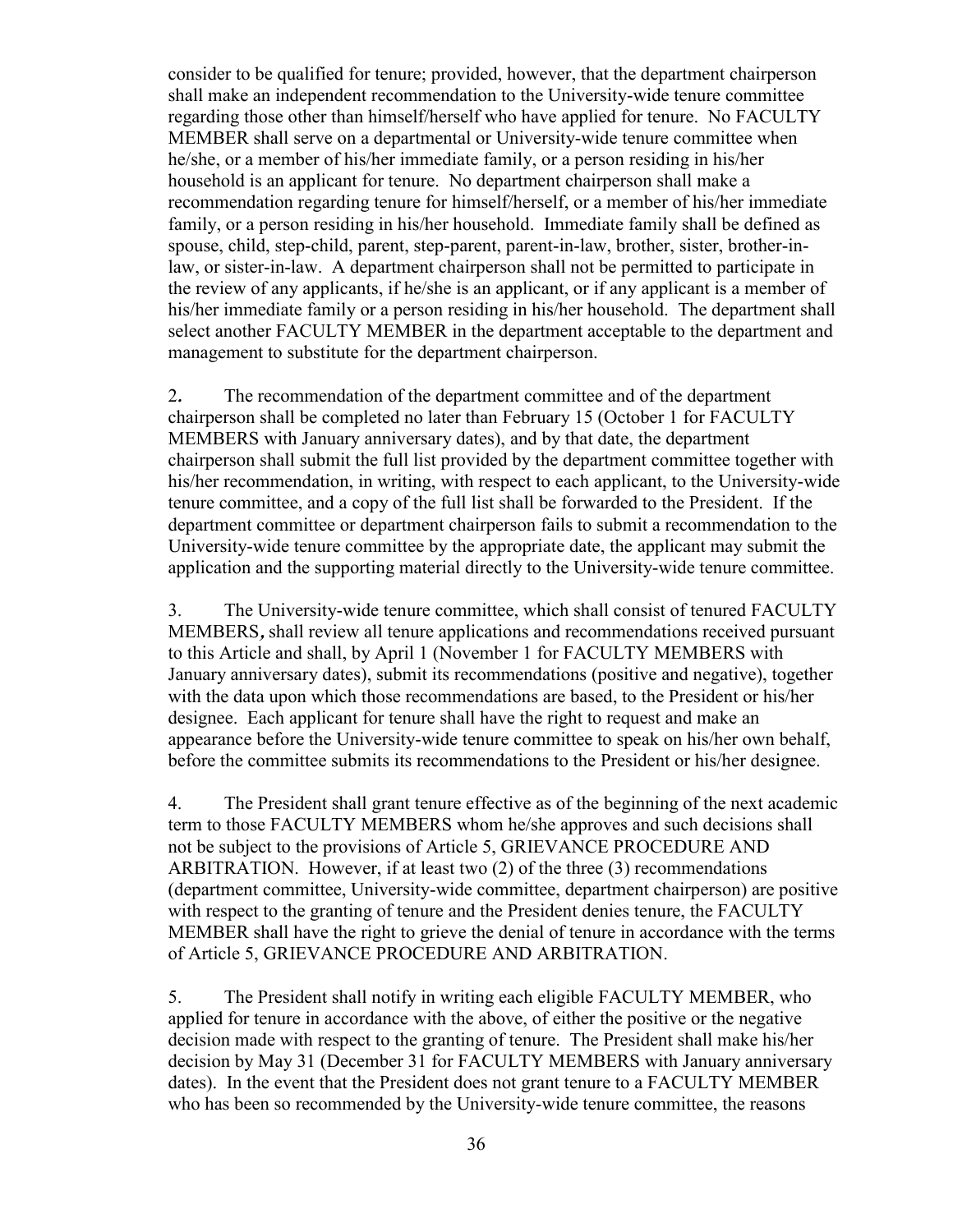therefore shall be given to such committee and the affected FACULTY MEMBER(S), if requested in writing.

6. The President shall act independently if the committee(s) fails to act within the time limits specified. Action or inaction by FACULTY MEMBERS of the bargaining unit relating to tenure is not grievable and will not bar the President from taking actions he/she deems to be either appropriate or required.

7. Representatives of local APSCUF shall have the right to meet with the department and University-wide tenure committees for the purpose of explaining the duties and responsibilities of committee members.

F. 1. A tenured FACULTY MEMBER may be terminated, suspended without pay for a period not to exceed sixty (60) days, or otherwise disciplined only for just cause. In the event the President believes such just cause exists, he/she shall give written notice, specifying the reasons, to the affected FACULTY MEMBER and APSCUF, and that FACULTY MEMBER shall have the right to grieve solely by means of and in compliance with all provisions of the procedure provided for in Article 5, GRIEVANCE PROCEDURE AND ARBITRATION.

2. A probationary non-tenured FACULTY MEMBER may be terminated, suspended without pay for a period not to exceed sixty (60) days, or otherwise disciplined at any time prior to the expiration of his/her five (5) year probationary period. The President shall give written notice to the affected non-tenured probationary FACULTY MEMBER and APSCUF, specifying the reasons for the discipline, and that non-tenured probationary FACULTY MEMBER shall have the right to grieve where the non-tenured probationary FACULTY MEMBER asserts that the discipline is discriminatory or arbitrary and capricious, but such assertions shall be processed solely by means of and in compliance with all provisions of the procedure provided for in Section C. of Article 5, GRIEVANCE PROCEDURE AND ARBITRATION. This subsection does not apply to non-renewal actions.

G. 1. If a FACULTY MEMBER is terminated and a grievance is filed contesting the termination, all pay and benefits shall continue for a period of ninety (90) days from the effective date of termination, which date shall be determined solely by the President in his/her discretion. At the end of this ninety (90) day period all pay shall cease; all benefits likewise shall cease, with the exception of life insurance, hospital and medical coverage, and health and welfare benefits, which shall continue until the date the grievance is resolved or the date the arbitration decision is issued on the grievance, whichever occurs first.

2. The President, in his/her sole discretion, may extend the termination date of a FACULTY MEMBER and may assign the FACULTY MEMBER the same or other academic or administrative duties if the President in his/her sole discretion determines that such assignment will not be detrimental to the operation of the University. The FACULTY MEMBER may, at the President's sole discretion, be offered these same or other duties and may continue on the payroll of the University.

3. If a terminated FACULTY MEMBER contests his/her termination by filing a